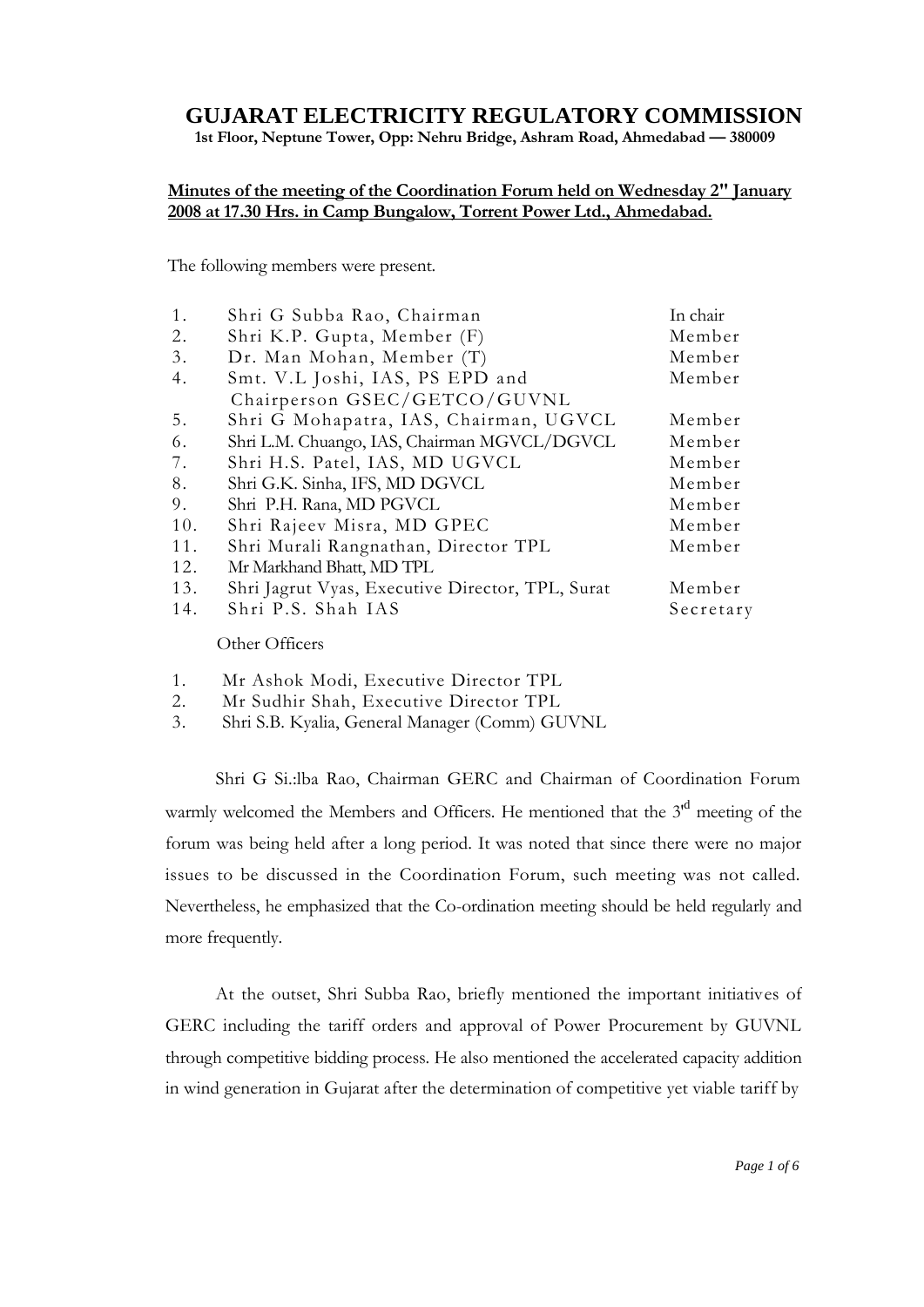the Commission (for procurement of wind power). He also briefly touched upon other issues like Open Access, harnessing of power from captive generation etc. Thereafter he mentioned the discussion at the meeting convened by the Ministry of Power, Government of India presided over by the Hon'ble Prime Minister of India. The resolution of the meeting highlighted the need for capacity addition in generation and proper mix (basket) of such generation. Shri Subba Rao noted that the State of Gujarat being highly industrialized and one of the most progressive states, has increasing demand for power and as such in addition to the generation capacity, we have to ensure commensurate development of transmission and distribution network as well.

Thereafter the following Agenda Items were taken up.

#### **Item No. 1 Approval of the meeting of the second meeting of Coordination Forum**

The Seco ad meeting of the Coordination forum was held on 29.7.2006 at Ahmedabad. The minutes of the said meeting were sent to all the Members and Officers vide Commission's letter No. GERC/SEC/2149/06 dated 4.10.06 . As there was no comment or suggestion, the said minutes are being taken as approved.

#### **Item No. 2 Action taken report of the 2" meeting of the Coordination Forum.**

#### **(a) Status of Power Scenario**

Government of Gujarat and GUVNL had taken various measures for capacity addition as well as strengthening and expansion of transmission and distribution net work. The present status regarding further development of the power sector is again kept as Agenda Item No. 3 and Smt V.L. Joshi, PS, EPD and Chairperson GUVNL would be elaborating the same later.

#### **(b) Intra State ABT**

It was noted that in accordance with the Commission's order, the Intra State ABT, was being implemented by GETCO on a mock trial basis at present. There were some technical and legal issues which were being sent to GERC for appropriate consideration.

*Page 2 of 6*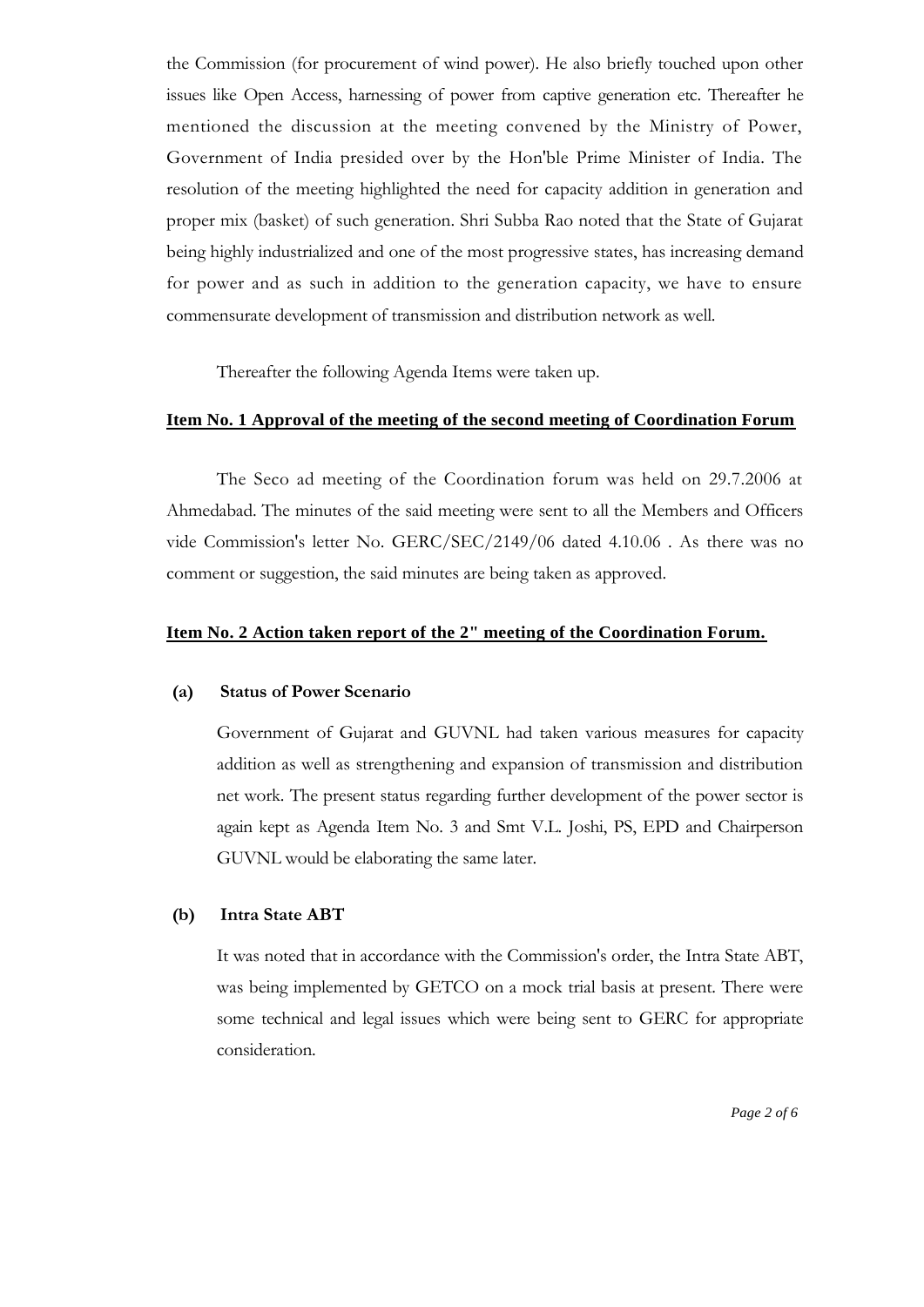#### (c) **Wind Energy Projects**

It was noted that the Govt. of Gujarat has declared the Wind Energy Policy vide Energy & Petrochemicals Department G.R No. EDA-102001-3054-B dated 13<sup>th</sup> June, 2007.

#### **Item No. 3 Status of Power Sector scenario in Gujarat.**

Smt. V.L. Joshi PS EPD and Chairperson GUVNL apprised the Members of the Forum on following aspects of development in the power sector scenario in Gujarat.

- (i) Smt Joshi mentioned about the various initiatives for capacity addition (considering the CAGR) including the successful completion of competitive bidding process by GUVNL through which 3200 MW power has been tied up at reasonable rates. She further mentioned the various expansion projects which were being taken up by GSECL. She also made a reference to further capacity addition through private participation. In a nutshell, the Government is taking active initiatives to ensure that the demand supply gap is bridged by end of the 1 1 th Five Year Plan. With detailed planning and continuous monitoring of various projects, tne State would be in a position not only to bridge the demand supply gap but also to create some surplus capacity.
- (ii) Smt Joshi mentioned that the transmission net work would require a huge investment considering the power evacuation and transmission from various projects which were in pipeline including UMPP at Mundra, 3200 MW Projects through competitive bidding and some other projects which were either under execution or in pipeline of GSECL and other private generating companies. The Government was interalia considering public-private partnership (joint ventures) for developing certain transmission projects to evacuate the power from various generation projects which were at different stages. She hoped that the Commission would approve GETCO's proposals for capital investment and development of various transmission projects through public-private partnership (joint ventures) / private sector (exclusively). For development of the distribution network and making the DISCOMs self reliant, Smt Joshi high lighted the need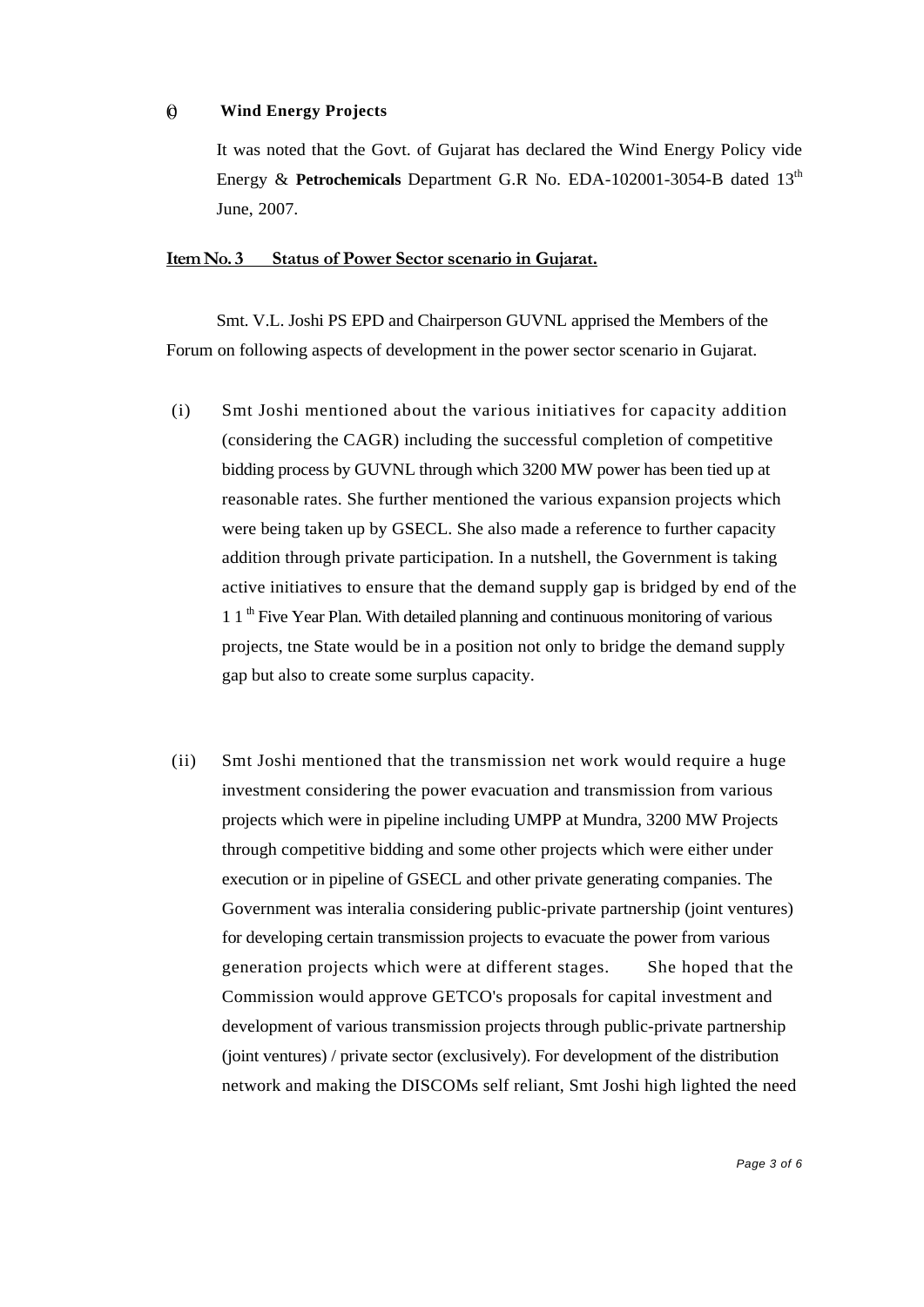for providing full return on equity i.e. ROE to the DISCOMs. This would help in strengthening and augmenting the network which ultimately would result in reliable, uninterrupted and quality power to all. The tariff has almost remained unchanged during the last 5-7 years. Improved efficiency, including reduction in T&D losses have helped the unbundled utilities to achieve a turn-around in the fmancial position i.e. from huge losses to cash profit. However there are always limitations in reduction of T&D losses beyond a point and as such upward tariff revision would be necessary. Smt Joshi also informed the members that on full implementation of e.urja, the decision making will become faster and the Discoms will be able to provide prompt services to the consumers. They would also like to consider the next financial year as 'Year of Consumers'. She informed that the consumers of Bet-Dwarka were also now getting 24 hours uninterrupted power supply. She also expressed concern for the rising prices of fuel including imported coal and the gas price in the international market.

- (iii) Smt Joshi elicited cooperation from all the utilities and others concerned in implementing the Intra State ABT on commercial basis. She highlighted the initiatives taken by the Government for harnessing captive power and encouraging Open Access and supported reduction in cross subsidy charge.
- (iv) Summing up, Smt Joshi emphasized that the Government was keen to accelerate development of Generation, Transmission & Distribution so as to avoid any load shedding and to ensure reliable, uninterrupted and quality power to every consumer/house hold. She also requested the Chairman and Members to extend necessary support in this endeavor.
- (v) Shri Chuango briefed the members about requirement of sizeable investment for providing electricity supply to BPL families and the agriculture sector including the provision of large number of Distribution Transformers in the system.
- (vi) Shri Murli Rangnathan, CEO, M/s Torrent Power Ltd. briefed the members about high growth rate of electricity demand in urban area and stated that the gap between peak and off peak is increasing. He suggested that in view of the present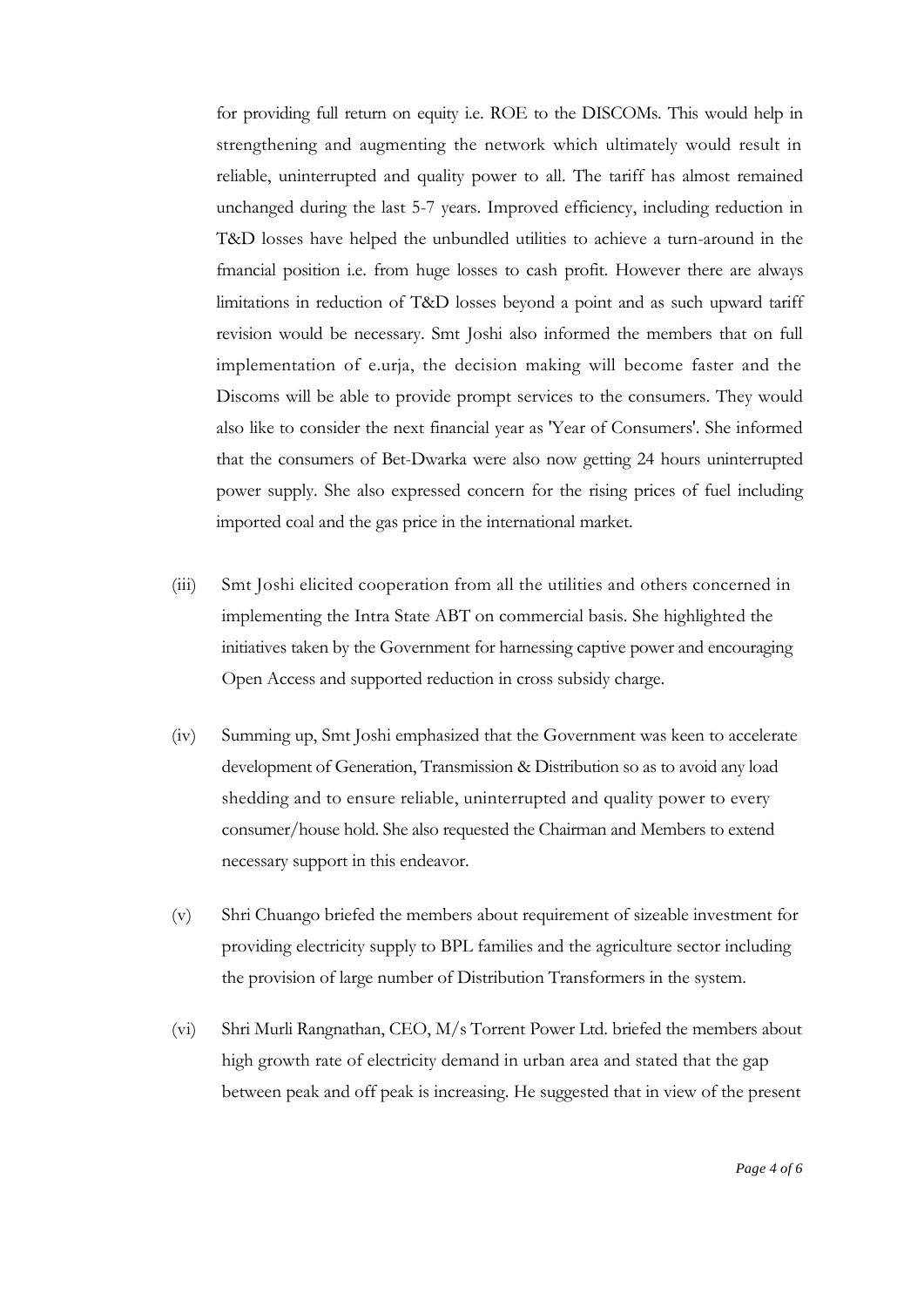fuel scenario vis-à-vis demand growth, it will be important to upscale administrative measures like DSM (Demand Side Management) activities.

#### **Item No. 4 Status of Intra State ABT**

A number of Members of the Forum gave their feed back regarding Intra State ABT in the State. SLDC representative mentioned some of the issues like (nondeclaration by ESSAR, TPL etc.) as well as steps taken for ABT compliance viz., development of software for energy accounting and commercial settlement. The mock trial was in operation at present and except a few issues which the Hon'ble Commission would have to sort out, there would be no difficulty in commercial operation of Intra State ABT.

Shri Murali Rangnathan, Director, TPL and others also pointed out the constraints they were facing at present in Intra State ABT. However, most of the Members expressed that they would extend necessary support in implementation of Intra State ABT after necessary clarification on certain issues by the Commission and others concerned.

It was mentioned that Shri Subba Rao, on completion of his tenure as Chain-nan GERC, would be demitting office on 6.1.2008, Smt Joshi, Principal Secretary EPD, Shri Chuango MD, GUVNL and other Chief/Senior Executive Officers and Members of the Coordination Forum expressed their gratitude to Shri Subba Rao for his guidance and positive attitude and the interactive approach which had helped them in completing the reform process and wished Shri Rao a very healthy and happy retired life. Shri Murali Rangnathan Director TPL, Shri G Mohapatra, Shri P.H. Rana, Shri H.S. Patel, Shri Srivastava and others also expressed their best wishes to Shri Subba Rao and appreciation for his illustrious work.

At the end Shri P.S. Shah, Secretary GERC presented a vote of thanks to Chairman, Members, Smt V.L. Joshi PS, EPD and her team of Sr Officers, Shri Murali Rangnathan and other Executive Directors of TPL and the Members of the Coordination Forum for their deliberations at the meeting. He also expressed thanks to TPL for providing a nice venue for the meeting and for hosting the farewell dinner in honour of Shri Subba Rao.